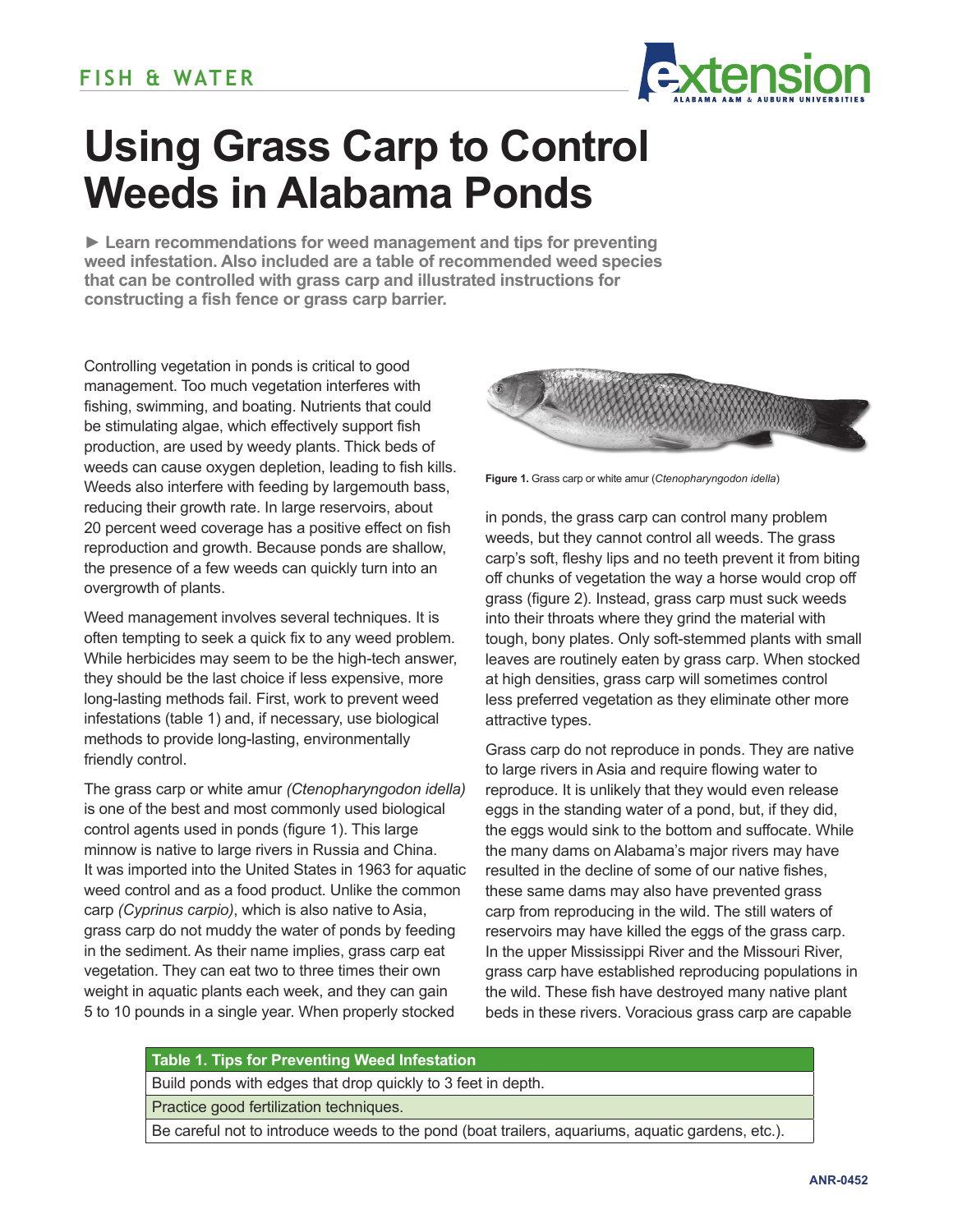of doing great damage to wetlands. It is this concern that has led most states to pass laws dictating strict control of the stocking of grass carp. These states require a permit for the possession of grass carp and certification that all grass carp stocked be sterile triploids. There are no restrictions for the stocking of grass carp in private water in Alabama.



**Figure 2.** The mouth of a grass carp. Notice the lack of teeth.

## **Control Methods**

Because the grass carp is a fish native to large rivers, it is attracted to flowing water. During periods of high flow, grass carp will leave a pond through the emergency spillway. This problem can be reduced by constructing a barrier or fish fence across the spillway. This barrier should be constructed with approximately 1-inch spaces between horizontal bars (figure 3).

Construction of this type will reduce the amount of debris that collects on the barrier although sticks, leaves, and other materials can still cause clogging. When clogged, water will back up and flow over the top of the barrier. For this reason, never build a barrier to the height of the dam. It is better to lose grass carp through the spillway than to risk having water go over the crest of the dam causing the structure to fail.



**Figure 3.** The spillway barrier should be firmly anchored using steel or creosoted wood posts in concrete.

When stocked at recommended rates, grass carp do not interfere with other fishes nor do they interfere with angling. They can be caught with some difficulty on a hook and line using worms, grass, catfish pellets, or small dough balls as bait. Grass carp are one of the most cultured fish species in the world, produced primarily as a food fish and not for weed control. Grass carp have small bones in their flesh that can be removed by proper dressing. Their firm and flaky flesh has a good flavor.

Grass carp can be prepared as either fillets or steaks. When prepared as steaks, the bones are left in the meat while cooking (figure 4). When filleted, y-shaped bones extend along the length of the fish into the meat. Don't chop grass carp the way you would a boneless fillet because this would break the bones into many difficultto-remove pieces. Use a sharp knife to carefully cut the flesh into portion-sized pieces. When you feel resistance when cutting through the meat, angle away from the bone to avoid cutting it. After cooking, the steaks or fillets can be broken to expose any bones. Grass carp is suitable for any recipe calling for firm, white, flaky fish. This includes grilling, frying like catfish, or more exotic approaches such as gumbos, court bouillon, or Asian curry. Grass carp are especially good smoked.

## **Grass Carp Marinade**  for Smoked and Grilled Steaks and Fillets

- 1 quart water
- Salt ( $\frac{1}{4}$  cup for smoked carp; 3 tablespoons for grilled carp)
- 2 tablespoons soy sauce
- $\frac{1}{2}$  teaspoon lemon or lime juice
- Your favorite spices (onion, garlic, pepper, etc.) to taste

For grilled grass carp: Cover fillets or steaks with mixture for 8 to 12 hours in refrigerator. Grill at high heat until flaky.

For smoked grass carp: Smoke fillets or steaks using indirect heat (180 degrees F) for at least 4 hours until flaky.

The cooked fish can be eaten immediately or used cold in salads and even paté.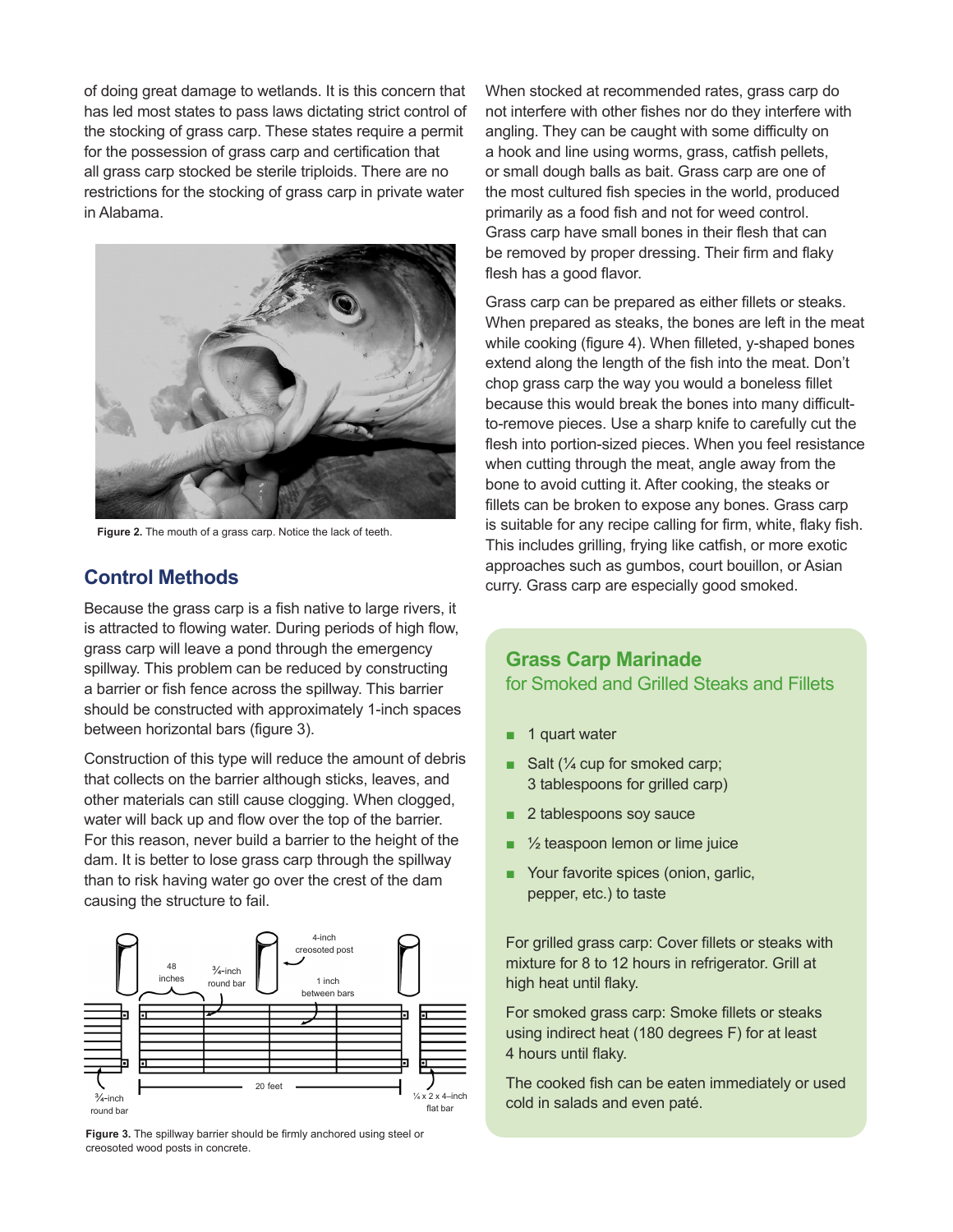| Table 2. Pond Plants and Potential Control with Grass Carp |                                                                                                                                                                |                                                                                                                                                                                                                                                        |  |  |
|------------------------------------------------------------|----------------------------------------------------------------------------------------------------------------------------------------------------------------|--------------------------------------------------------------------------------------------------------------------------------------------------------------------------------------------------------------------------------------------------------|--|--|
|                                                            | <b>Species of Plant</b>                                                                                                                                        | <b>Stocking Recommendation</b>                                                                                                                                                                                                                         |  |  |
| Easily controlled                                          | Hydrilla, elodea, najas,<br>bladderwort, egeria,<br>potamogeton                                                                                                | Stock at standard rate. Control is<br>usually within one season except with<br>severe problems.                                                                                                                                                        |  |  |
| Controlled with difficulty                                 | Water milfoil (parrot feather,<br>Eurasian, water milfoil, etc.),<br>slender spikerush, red ludwigia                                                           | Stock at 1 to 2 times standard rate.<br>Control may take more than one<br>season.                                                                                                                                                                      |  |  |
| Controlled with extreme stocking rates                     | Filamentous algae (Lyngbya,<br>Pitophora, etc.)                                                                                                                | Stock at 25 to 50 per acre.                                                                                                                                                                                                                            |  |  |
| Not usually controlled with grass carp                     | Cattails, alligator weed,<br>duckweed, watermeal,<br>watershield, American lotus,<br>waterlillies, willow, water<br>primrose, water lettuce,<br>water hyacinth | Use other control measures and stock<br>grass carp at standard rates. Grass<br>carp will help prevent other weeds<br>from replacing these, plus they will<br>sometimes suppress growth of even<br>these resistant forms by eating the<br>voung shoots. |  |  |



**Figure 4.** Grass carp steaks are suitable for grilling.

#### **Sources of Grass Carp**

Adult grass carp spawn in late spring when the water is warming. Hormone injections force spawning. All sizes are available at any time of the year. For a list of producers in your area, contact your county Alabama Extension agent.

Grass carp are sold by commercial fish dealers across Alabama. It is a federal offense to violate state laws that prohibit the possession, transportation, or sale of grass carp. Many states require special permits to possess or transport this fish. Most states, including the neighboring states Florida, Georgia, and Tennessee, require that grass carp be certified sterile triploids. Fertile grass carp are not illegal in Alabama and can, therefore, be used freely. Before transporting grass carp across state

lines, check with the natural resource agencies in all the states you will be crossing to determine the legality of transporting the fish through their states.

#### **Sizes and Numbers to Stock**

Table 3 provides recommended grass carp stocking sizes and rates for use in established ponds. These stocking rates are the number of grass carp needed per acre of vegetation that is being controlled. This coverage can be roughly estimated based on areal photographs and a survey of the pond. Dragging a weight across the bottom of the pond might be necessary to determine where submerged weeds are growing. In new or newly renovated ponds, stocking about 5 per total pond surface acre in ponds 5 acres or less and about 3 per acre in larger ponds will help prevent weeds from establishing. Stock larger grass carp (8 to 10 inches) in ponds with established bass populations. Stock smaller fingerlings (2 to 6 inches) only where no predators exist

| of Weeds for Grass Carp                                   |                            |                 |              |  |
|-----------------------------------------------------------|----------------------------|-----------------|--------------|--|
|                                                           | Degree of Weed Infestation |                 |              |  |
| <b>Bass Situation</b>                                     | <b>Slight</b>              | <b>Moderate</b> | <b>Heavy</b> |  |
| Ponds with bass:<br>Stock large carp,<br>8 to 12 inches   | 5/A                        | 10 to 15/A      | 15 to 50/A   |  |
| Ponds without bass:<br>Stock small carp,<br>2 to 6 inches | 6 to 8/A                   | 12 to 18/A      | 18 to 50/A   |  |

**Table 3. Recommended Stocking Rates Per Acre**